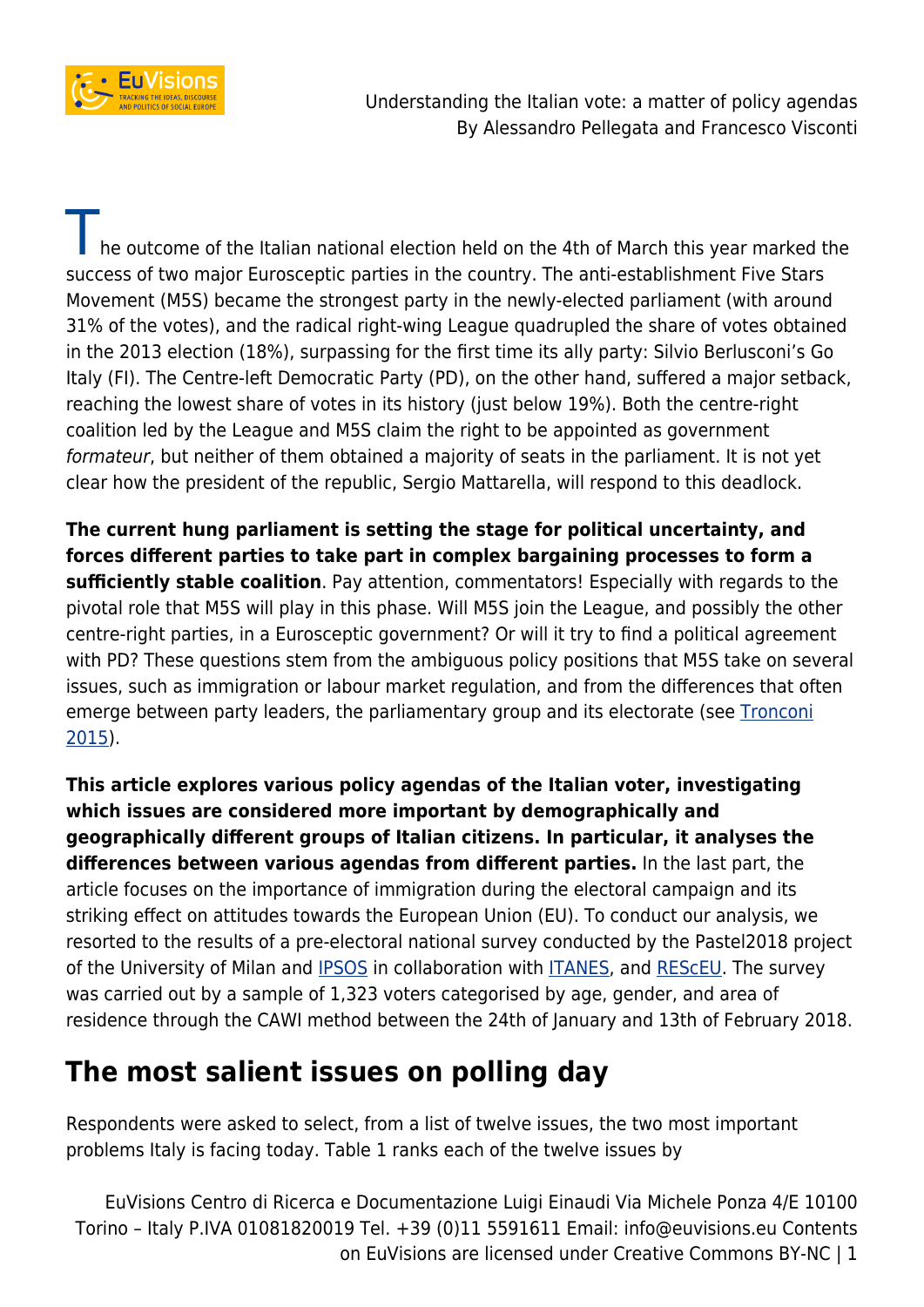

popularity/importance, according to the respondents. Furthermore, it presents a breakdown by age and geographic area of residence.

| <b>Issue</b>        | <b>Total</b> | $18 - 34$ | $35 - 54$ | $55+$ | <b>North</b> | Centre | South & Islands |
|---------------------|--------------|-----------|-----------|-------|--------------|--------|-----------------|
| Taxes               | 9.96         | 10.43     | 10.7      | 8.38  | 9.66         | 10.16  | 10.23           |
| <b>Unemployment</b> | 22.07        | 26.78     | 20.13     | 21.73 | 20           | 22.76  | 24.33           |
| <b>Public debt</b>  | 4.84         | 4         | 4.44      | 6.15  | 5.17         | 5.89   | 3.88            |
| EU economic policy  | 1.73         | 2.09      | 1.51      | 1.83  | 1.86         | 2.64   | 1.08            |
| <b>Tax evasion</b>  | 8.96         | 9.39      | 6.26      | 13.09 | 10.34        | 9.96   | 6.67            |
| Corruption          | 13.49        | 9.91      | 14.1      | 15.18 | 14.41        | 12.2   | 13.02           |
| Immigration         | 8.84         | 7.83      | 9.51      | 8.51  | 10.08        | 8.33   | 7.53            |
| <b>Crimes</b>       | 6.92         | 5.91      | 8.64      | 4.84  | 6.69         | 6.1    | 7.64            |
| Economic growth     | 8.46         | 6.96      | 9.35      | 8.12  | 9.07         | 7.93   | 7.97            |
| Health system       | 3.54         | 3.65      | 3.96      | 2.75  | 2.37         | 2.85   | 5.38            |
| <b>Pensions</b>     | 3.27         | 3.3       | 2.93      | 3.8   | 2.88         | 4.27   | 3.23            |
| Poverty             | 6.19         | 6.78      | 6.74      | 4.84  | 5.42         | 5.28   | 7.64            |

Table 1: Most salient policy issues in our sample by respondents' age and geographic area of residence

Note: sample of 1,323 respondents. 0.31% believe that others are most important problems that Italy faces and 1.42% refused to answer

**Even five years after the peak of the economic recession, unemployment is by far perceived as the most serious problem by 22% of respondents**. The problems deemed most important were:corruption (13.5%), taxes (10%), tax evasion (9%), and immigration (9%). Although the League and M5S campaigned for the repeal of the latest pension reform (the so-called "Fornero Law"), only 3% of respondents prioritise pensions as the most important problem. Finally, slightly less than 2% of respondents consider EU economic policy as important nowadays. The prioritisation of unemployment is closely linked to respondents who experience more difficulties in finding quality jobs, such as young citizens (18-34 years old) and those living in the south of Italy. The elderly are more concerned about corruption and tax evasion, compared to their younger counterparts. Although differences are not particularly high, respondents living in northern and central regions are more worried about immigration and economic growth than those living in the southern regions are, while the latter consider poverty and the improvement of the healthcare system priorities. Agendas seem to be driven by the daily concerns that affect each sub-group in a different way,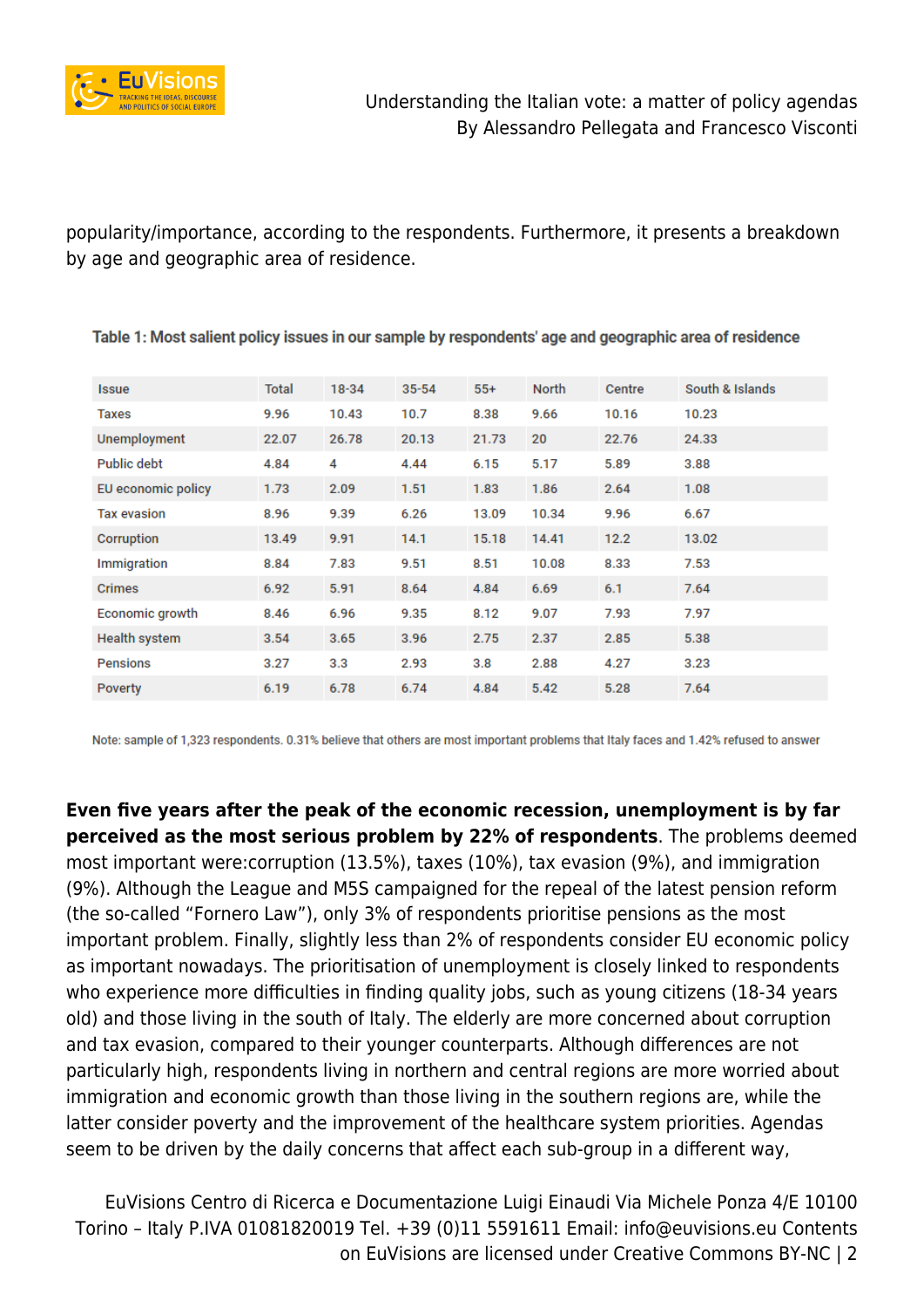

according to structural socio-economic and regional differences.

### Figure 1: Most salient issues by respondents' vote intention



Note: sample of 1,323 respondents. 0.31% believe that others are most important problems that Italy faces and 1.42% refused to answer. The category "No party" includes those who were uncertain, those who declared that they would have not voted or that would have voted blank or null.

Figure 1 displays the most important problems for different categories of respondents based on their voting intentions. We took into account the six major parties represented in parliament – Free and Equal (LeU), PD, M5S, FI, League, and Brothers of Italy (FdI) – and grouped all uncertain respondents and all those who declared they wouldn't vote, or vote blank, in the "no party" category. All else equal **centre-left voters are more concerned**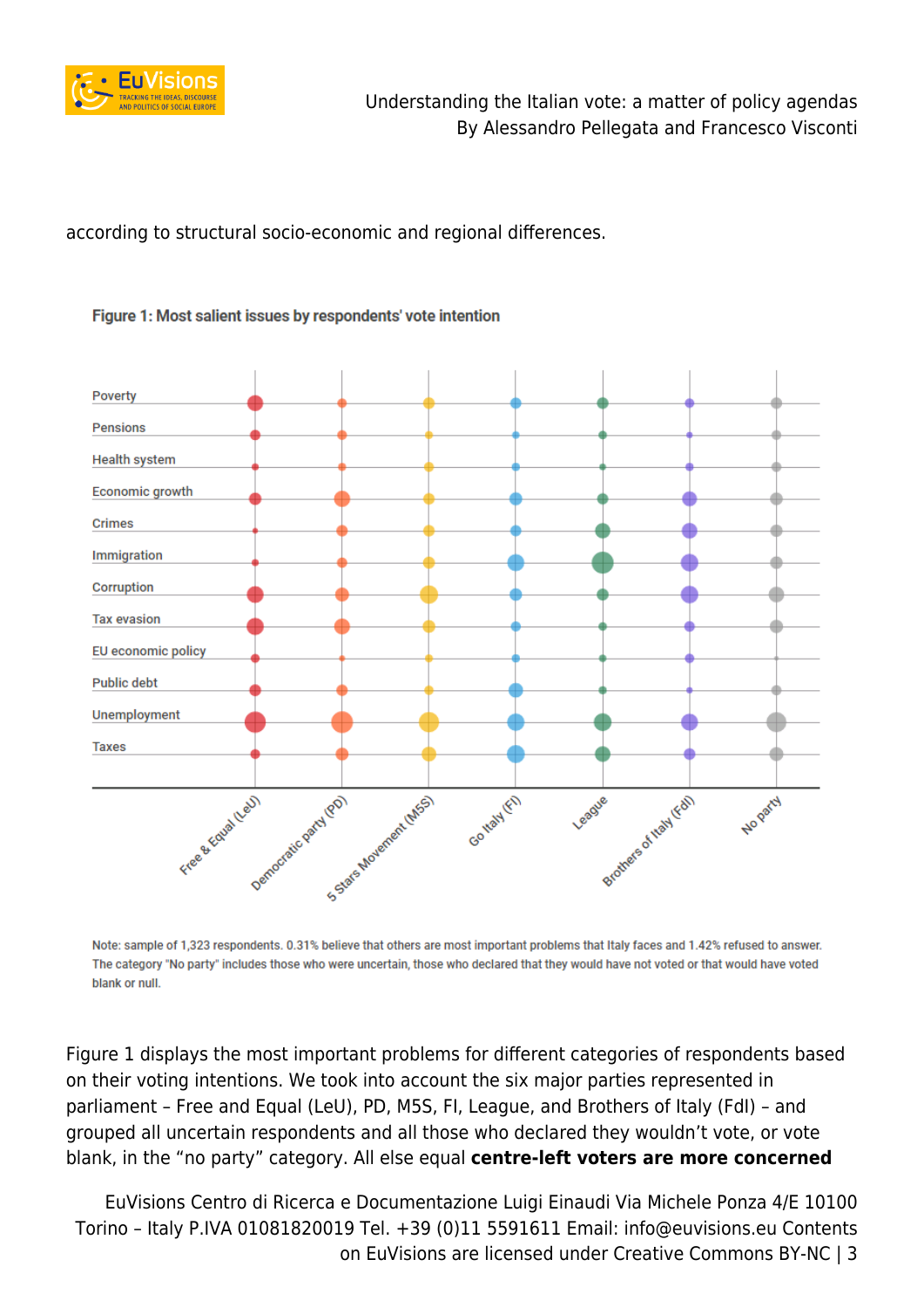

Understanding the Italian vote: a matter of policy agendas By Alessandro Pellegata and Francesco Visconti

**with "valence" rather than "positional" issues like unemployment (LeU 25% and PD 26.5%) and tax evasion (LeU 16% and PD 13%), compared to other electorate groups.** Furthermore, more than the 13% of voters of LeU consider poverty to be a serious problem, while 14% of PD voters are concerned about economic growth. **Supporters of the centre-right coalition are instead much more worried about a positional issue that shaped the electoral campaign: immigration.** Voters of the League (27%) are particularly concerned about increasing migrant flows, followed by FdI (17%) and FI voters (16%). The introduction of restrictions to immigration was indeed one of their most relevant promises in their electoral campaign. Respondents who have declared to vote for League and FI are also particularly concerned about the high level of taxation (FI 17.5% and League 13%), another positional policy topic on which the two parties campaigned proposed the introduction of a flat tax. **As expected, M5S voters give higher priority than others to the problem of corruption (18.5%).** Interestingly, the most important policy issue for M5S voters is unemployment (23%), and the third highest share of M5S voters (11.3%) have chosen taxes as one of the two most serious problems, just as FI and League voters did. The agenda of priorities concerning non- or blank-voters ("no party") reflects the ranking of problems over the entire sample, indicating a homogeneous distribution of 'lost' voters among different parties.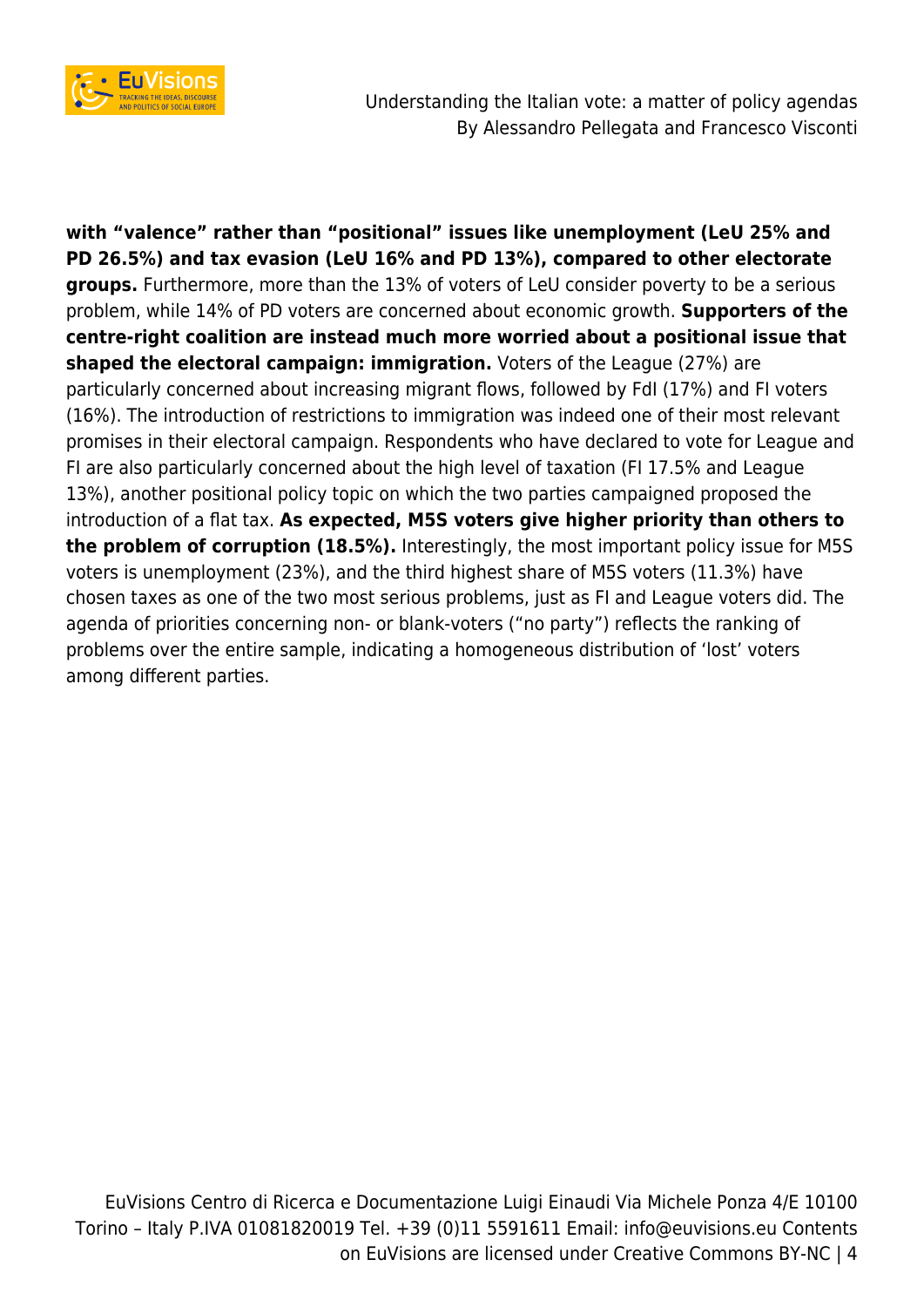

| Party A | Party B          | Convergence | <b>PTV</b> correlation |
|---------|------------------|-------------|------------------------|
| FI      | League           | 79.8        | $0.654***$             |
| M5S     | <b>PD</b>        | 79.5        | $-0.261$ ***           |
| LeU     | <b>PD</b>        | 78.8        | $0.424***$             |
| FdI     | League           | 76.2        | $0.667***$             |
| LeU     | M5S              | 75.7        | $-0.014$               |
| FdI     | FI.              | 75.6        | $0.675***$             |
| FI      | M5S              | 75.5        | $-0.053*$              |
| FdI     | M <sub>5</sub> S | 74.8        | $-0.002$               |
| League  | M5S              | 72.0        | 0.011                  |
| FI      | <b>PD</b>        | 70.9        | $-0.148$ ***           |
| FdI     | <b>PD</b>        | 69.2        | $-0.153***$            |
| League  | <b>PD</b>        | 63.4        | $-0.267$ ***           |
| FI      | LeU              | 61.5        | $-0.124***$            |
| FdI     | LeU              | 61.1        | $-0.092$ ***           |
| League  | LeU              | 54.7        | $-0.185***$            |

#### Table 2: Issue convergence and correlation between the propensity to vote for different parties

Note: \*\*\* p<0.01; \*\* p<0.05; \* p<0.1

To investigate more in depth similarities and differences between the agendas of different voters, we computed a measure of issue convergence between each couple of parties represented in the parliament based on [Sigelman and Buell \(2004\)](http://www.unc.edu/~fbaum/teaching/articles/Sigelman_AJPS_2004.pdf). This indicator is based on the relative priority of every single issue in the eyes of each political party and ranges from 0 (no convergence at all) to 100 (perfect convergence). Results are displayed in Table 2. The average level of issue convergence among each combination of parties is 71%. Looking at the parties composing the centre-right coalition (FI, League, and FdI) and parties located in the centre-left of the political spectrum (PD and Leu), as expected, we have found evidence of a high level of intra-block issue convergence and a low level of inter-block convergence. This suggests that partisanship is still a determining factor when it comes to agenda-setting. Given the electoral success of the M5S and the pivotal position of the latter within the new parliament, it is worth analysing the convergence between its agenda and the one of other parties' voters. Interestingly, results show that **there is a higher level of issue convergence between M5S and PD voters (79.5%) than between M5S and FI voters**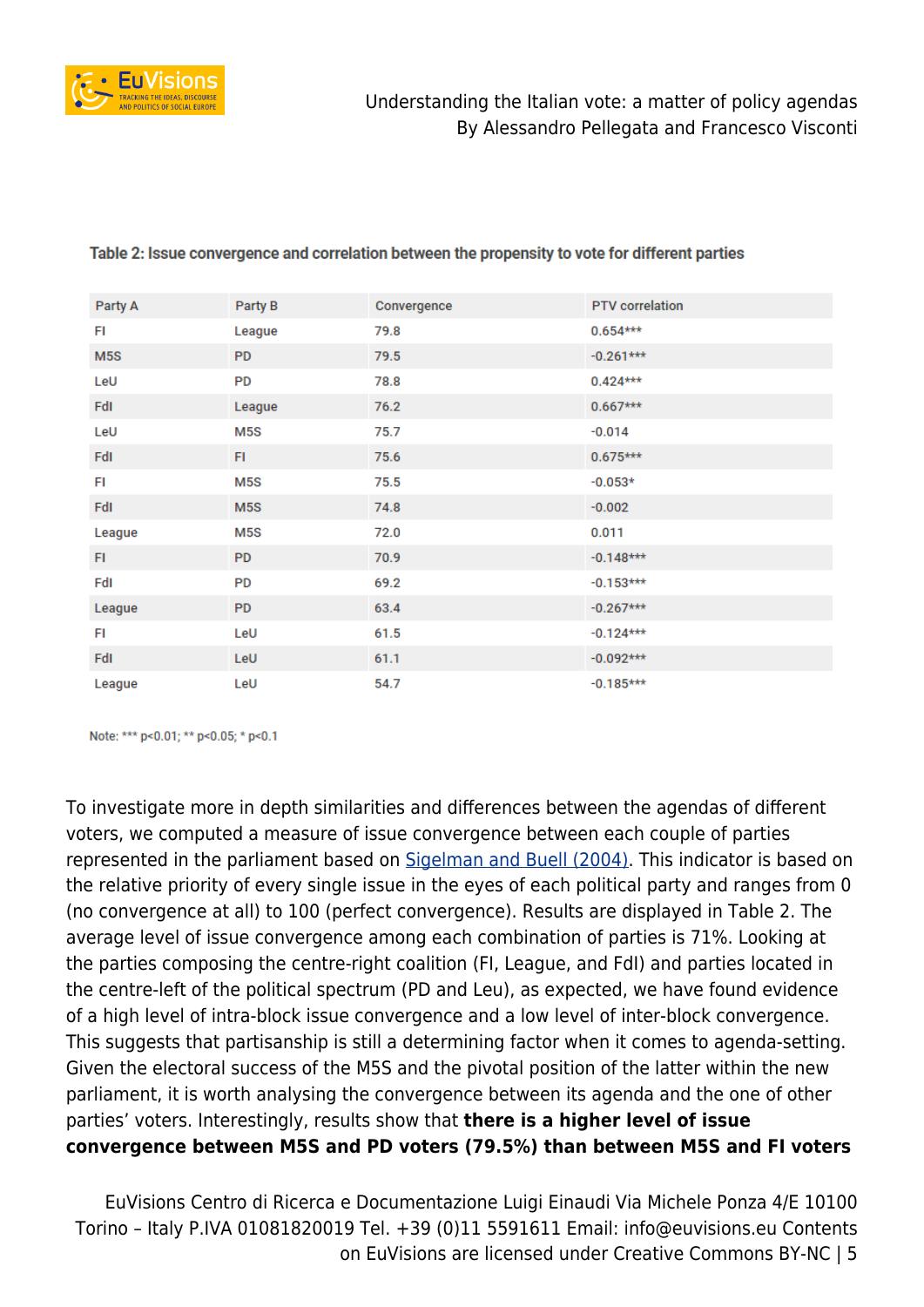

**(75.5%) or M5S and League voters (72%).** Going further, we tried to understand if issue convergence results in a higher propensity to vote for a party different from the one voters have declared to vote for. To do this, we computed simple correlations between the respondents' propensity to vote for each party on a scale ranging from 0 (not likely at all) to 10 (very likely). Results indicate that, **despite a high level of convergence between their agendas, the propensity to vote for M5S and for PD are negatively and significantly correlated (-0.261). On the contrary, M5S supporters do not demonstrate a foreclosure to vote for League and vice-versa.** Looking at the correlations between the propensities to vote for M5S and all the other parties, the coefficient with League is the only one that presents a positive, though insignificant, outcome.

# **Rising concern for immigration and its association with the EU**

[Eurobarometer data](http://ec.europa.eu/commfrontoffice/publicopinion/index.cfm/Chart/getChart/chartType/lineChart/themeKy/42/groupKy/208/savFile/54) allow us to make a longitudinal comparison with the issues Italian voters have considered as most important in the weeks preceding the last national election in February 2013. In the midst of the economic crisis, unemployment was a priority for a very large share of Italian voters, followed by associated issues of economic growth and taxes. However, since 2014, the share of voters who considered these three issues as serious problems facing Italy has decreased, while **the share of those who were concerned about immigration (an issue that was pretty much absent from the agenda of the Italian voters at the end of 2012) increased throughout the last five years**.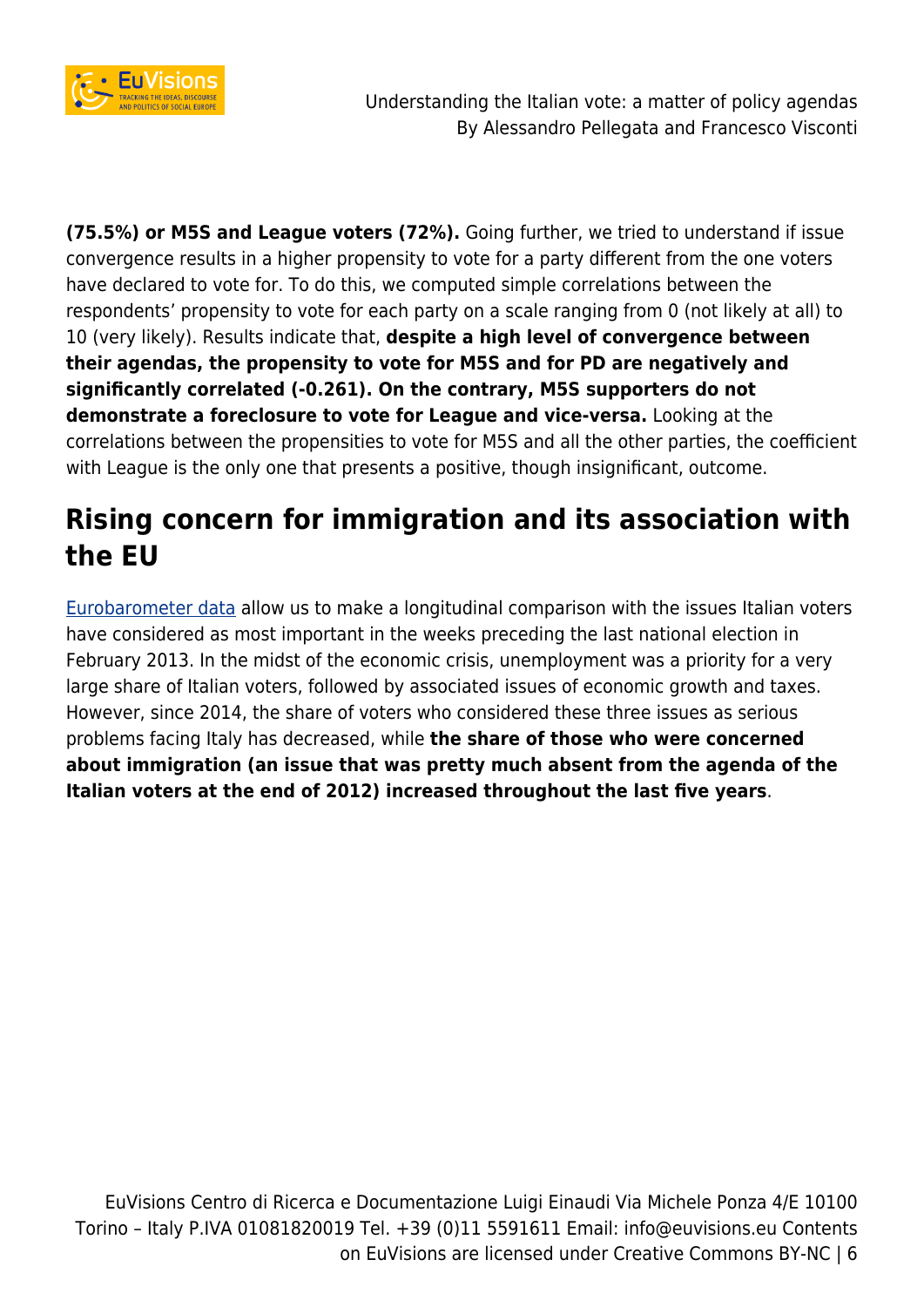



## Figure 2: Association between saliency for immigration and anti-EU attitudes

Sample: sample of 1,323 respondents. Those who answered "Don't know" are excluded from the analysis.

Other studies have argued how the issue of immigration dominated the last Italian electoral campaign [\(Arcostanzo et al. 2018](http://www.euvisions.eu/elections-macerata-immigration/); [Bordignon et al. 2018](http://speri.dept.shef.ac.uk/2018/03/02/the-politics-of-fear-how-immigration-is-dominating-the-italian-election-campaign/); [Newell 2018](http://blogs.lse.ac.uk/europpblog/2018/03/12/understanding-the-role-of-immigration-in-the-italian-election-result/)). Results of our survey confirm this argument, showing that **the majority of respondents tend to believe that Italy receives too many immigrants and about two thirds of them tend to believe that immigrants constitute a threat to the Italian economy**. Furthermore, our survey highlights another interesting aspect: although just about less than 2% of voters considered EU economic policy as a problem Italy is facing, **we detected a strong association between the issue of immigration and the role played by the EU**. As Figure 2 shows, while in the entire sample the share of citizens who consider immigration as one of the most important problems in Italy is 9%, the figure increases to 14.5% among those who believe that Italy's membership in the EU is a bad thing. On the contrary, it decreases to 4.7% among